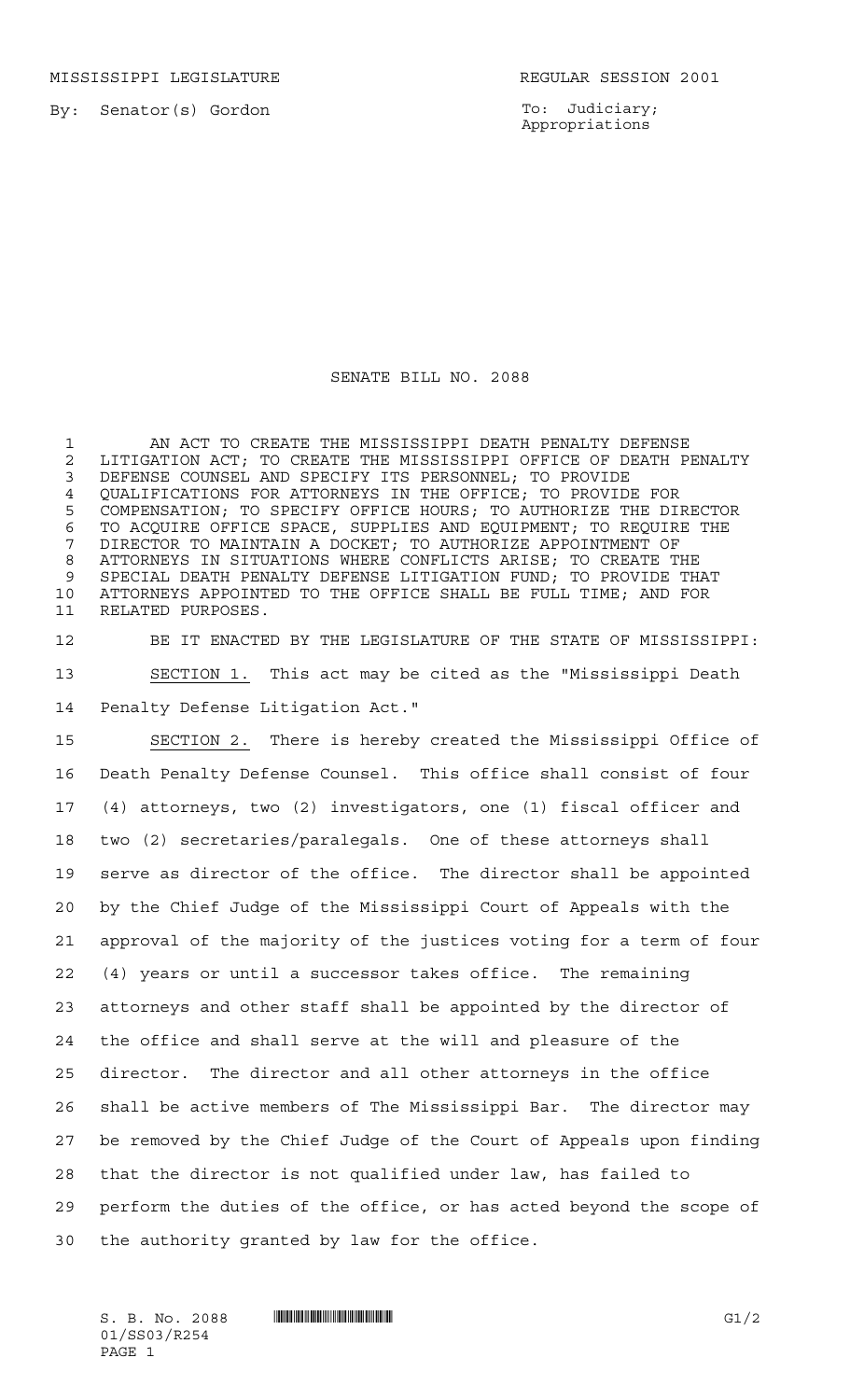SECTION 3. The Office of Death Penalty Defense Counsel is created for the purpose of providing representation to indigent parties under indictment for death penalty eligible offenses and to perform such other duties as set forth by law.

 SECTION 4. The Office of Death Penalty Defense Counsel shall limit its activities to representation of defendants accused of death eligible offenses and ancillary matters related directly to death eligible offenses and other activities expressly authorized by statute. Representation by the office or by other court appointed counsel under this act shall terminate upon the exhaustion of all state court remedies. The attorneys appointed to serve in the Office of Death Penalty Defense Counsel shall devote their entire time to the duties of the office, shall not represent any persons in other litigation, civil or criminal, nor in any other way engage in the practice of law, and shall in no manner, directly or indirectly, engage in lobbying activities for or against the death penalty. Any violation of this provision shall be grounds for termination from employment, in the case of the director by the Chief Judge and in the case of other attorneys by the director with approval of the Chief Judge.

 SECTION 5. The director appointed under this act shall be compensated at no more than the maximum amount allowed by statute for a district attorney, and other attorneys in the office shall be compensated at no more than the maximum amount allowed by statute for an assistant district attorney.

 SECTION 6. The Director of the Office of Death Penalty Defense Counsel shall keep the office open Monday through Friday for not less than eight (8) hours each day and observe such holidays as prescribed by statute.

 SECTION 7. In addition to the authority to represent persons under indictment for death eligible offenses, the director is hereby empowered to pay and disburse salaries, employment benefits and charges relating to employment of staff and to establish their

 $S. B. No. 2088$  . The set of the set of  $\sim$  500  $\mu$  set of  $\sim$  500  $\mu$  set of  $\sim$  500  $\mu$  set of  $\mu$  set of  $\sim$  500  $\mu$  set of  $\mu$  set of  $\mu$  set of  $\mu$  set of  $\mu$  set of  $\mu$  set of  $\mu$  set of  $\mu$  set of  $\mu$ 01/SS03/R254 PAGE 2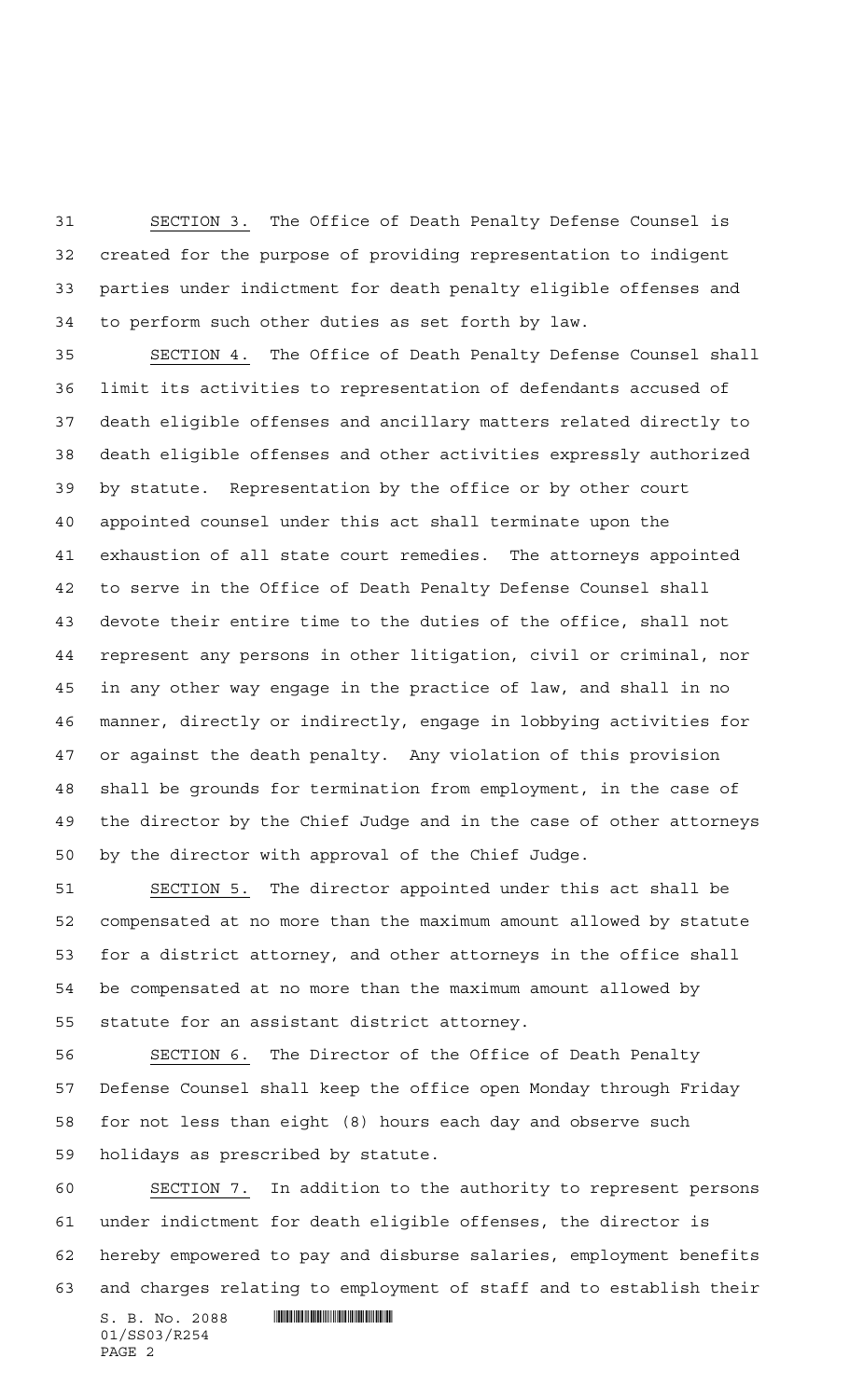salaries and expenses of the office; to incur and pay travel expenses of staff necessary for the performance of the duties of the office; to rent or lease on such terms as he may think proper such office space as is necessary in the City of Jackson to accommodate the staff; to enter into and perform contracts and to purchase such necessary office supplies and equipment as may be needed for the proper administration of said offices within the funds appropriated for such purpose; and to incur and pay such other expenses as are appropriate and customary to the operation of the office.

 SECTION 8. The director shall keep a docket of all indicted death eligible cases originating in the courts of Mississippi which must, at all reasonable times, be open to inspection by the public and must show the county, district and court in which the cause is pending. The director shall prepare and maintain a roster of all death penalty cases in the courts of Mississippi indicating the current status of each case and submit this report to the Chief Judge of the Court of Appeals as frequently as the Chief Judge may direct. The director shall also report monthly to the Administrative Office of Courts the activities, receipts and expenditures of the office.

 SECTION 9. If at any time during the representation of two (2) or more defendants, the director determines that the interests of those persons are so adverse or hostile they cannot all be represented by the director or his staff without conflict of interest, or if the director shall determine that the volume or number of representations shall so require, the director in his sole discretion, notwithstanding any statute or regulation to the contrary, shall be authorized to employ qualified private counsel. Fees and expenses approved by order of the court of original jurisdiction, including investigative and expert witness expenses of such private counsel, shall be paid by funds appropriated to a Death Penalty Defense Counsel Special Fund for this purpose, which

 $S. B. No. 2088$  .  $\blacksquare$ 01/SS03/R254 PAGE 3